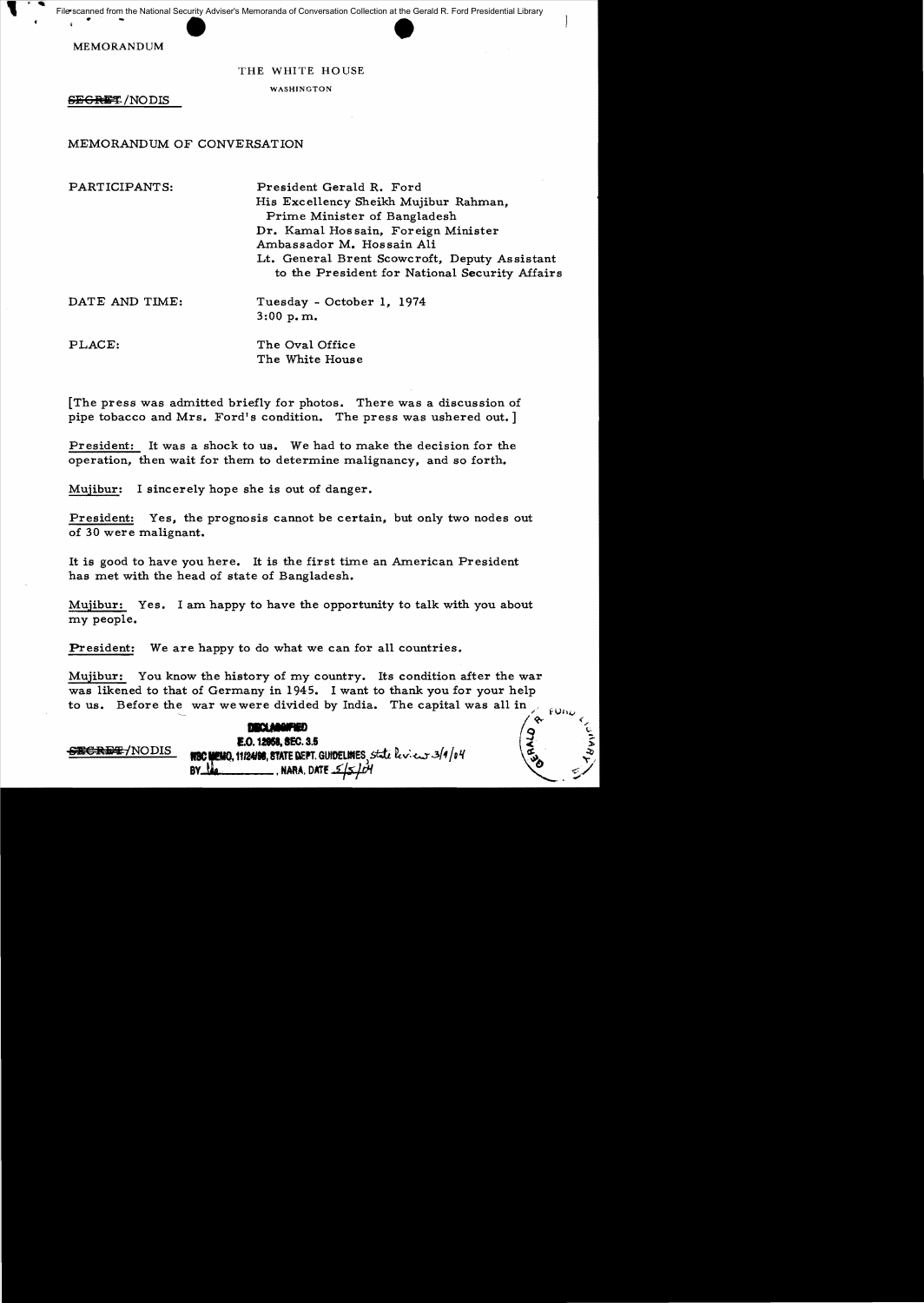the west. Bangladesh wasn't too bad in 147. Seventy percent of the representatives in the Parliament were from the West; I was in the Parliament. Most of the Administration was destroyed in the war or left for India. Even in the rest we couldn't get out of the West. Everyone has been suffering, first from the war, then from drought, then from the floods. Thanks to help from countries like you, no one is starving. We have had to import everything. Since then we started to bring our trade deficit down, until the inflation, drought and the floods came.

 $- 2 -$ 

•

Bangladesh has resources. If we could control the floods, we could be self-sufficient in five years. We produce rice, jute, wheat, and tobacco. We have big gas deposits --  $10-20$  trillion cubic feet. We were almost self-sufficient in fertilizer but our plants were damaged. With our own gas and fertilizer plants we could begin to export fertilizer, except for inflation.

President: We have been telling the OPEC countries that if their high prices result in the problems that you and the industrial countries are having, the high prices will bring a collapse and won't help them.

Mujibur: We are suffering so badly from the oil prices.

President: The OPEC countries must realize they are being shortsighted.

Mujibur: We are having a famine, and I have just heard that a cyclone is hitting. We are in dire straits. 1 have opened food kitchens in each of the regional areas to keep people from starving.

President: Wouldn't a Bangladesh Consortium to include some rich oil producers by a good thing? It would give them a chance to....

Mujibur: Abu Dhabi and Iran have joined the Consortium. I have a crisis immediately, Mr. President, in grain and food aid.

President: There is 250,000 tons of food grains that are being made available for you. As we look at our food picture we will do what we can. We had hoped for a bigger crop. We had a wet spring and then a drought, and now an early frost. So our crop is disappointing. We must see what we have and we will do, our very best with what we have.

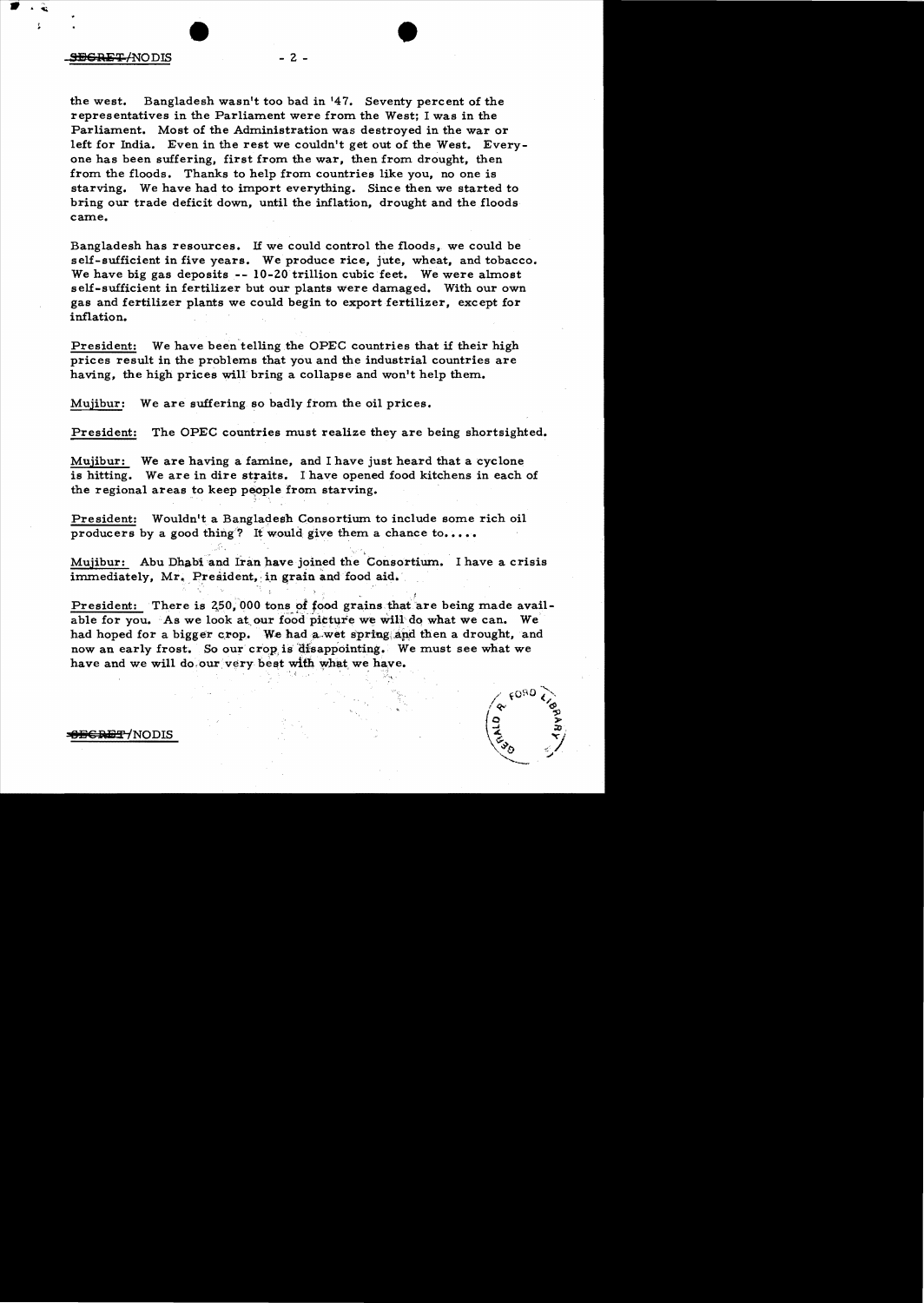## SilSGRET *INODIS* - 3 -

 $\hat{\bullet}$  $\ddot{\phantom{a}}$ 

> Mujibur: You are very kind. I hope, if I can make the flood control project with World Bank, we will be self-sufficient within five years. With our gas we hope for oil. We have signed contracts with Atlantic-Richfield and Union Oil. Eventually we can export. But that is in the future, and my crisis is immediate.

•

President: Do you work with the international lending institutions?

Mujibur: We are a member of the World Bank. Mr. McNamara visited Bangladesh just after our independence. Most of my mills are working now, but there are not enough materials and parts to go at capacity.

President: How about the price of jute?

Mujibur: It has only gone up 10-12%.

We won a majority in Pakistan. We are doing our best to be friends with them. Though millions were killed, or jailed or exiled, we want to forget. We released the Pakistani prisoners, including 195 war criminals. We think we should get some share of the old Pakistani assets. Yet I have had to take on the liabilities of the new country. Bhutto came to Dacca and I told him this, but so far nothing has happened. Also there are 700,000 non-Bengalees in my country. 400,000 want to stay in Bangladesh. That is fine. But Pakistan won't take the others who want to go there. I have to feed my people. How can I take care of my people when I have to take care of these?

I wanted to present these problems to you. I want good relations with everyone.

President: We congratulate you on your independence and UN membership. I was up there two weeks ago. I was encouraged with the improving attitude toward the UN. The American people in recent times have a better attitude towards the United Nations. I hope we can all work better in the United Nations. If it is just a debating society, it is no good. But we should use it to make it work.

Mujibur: We are grateful to you. We are a poor country but we want good relations with you.

President: What is the comparison between what used to be East and West Pakistan?

 $\alpha$  ,  $\beta$ t. "

**..13 e .\JilT** *INO*DIS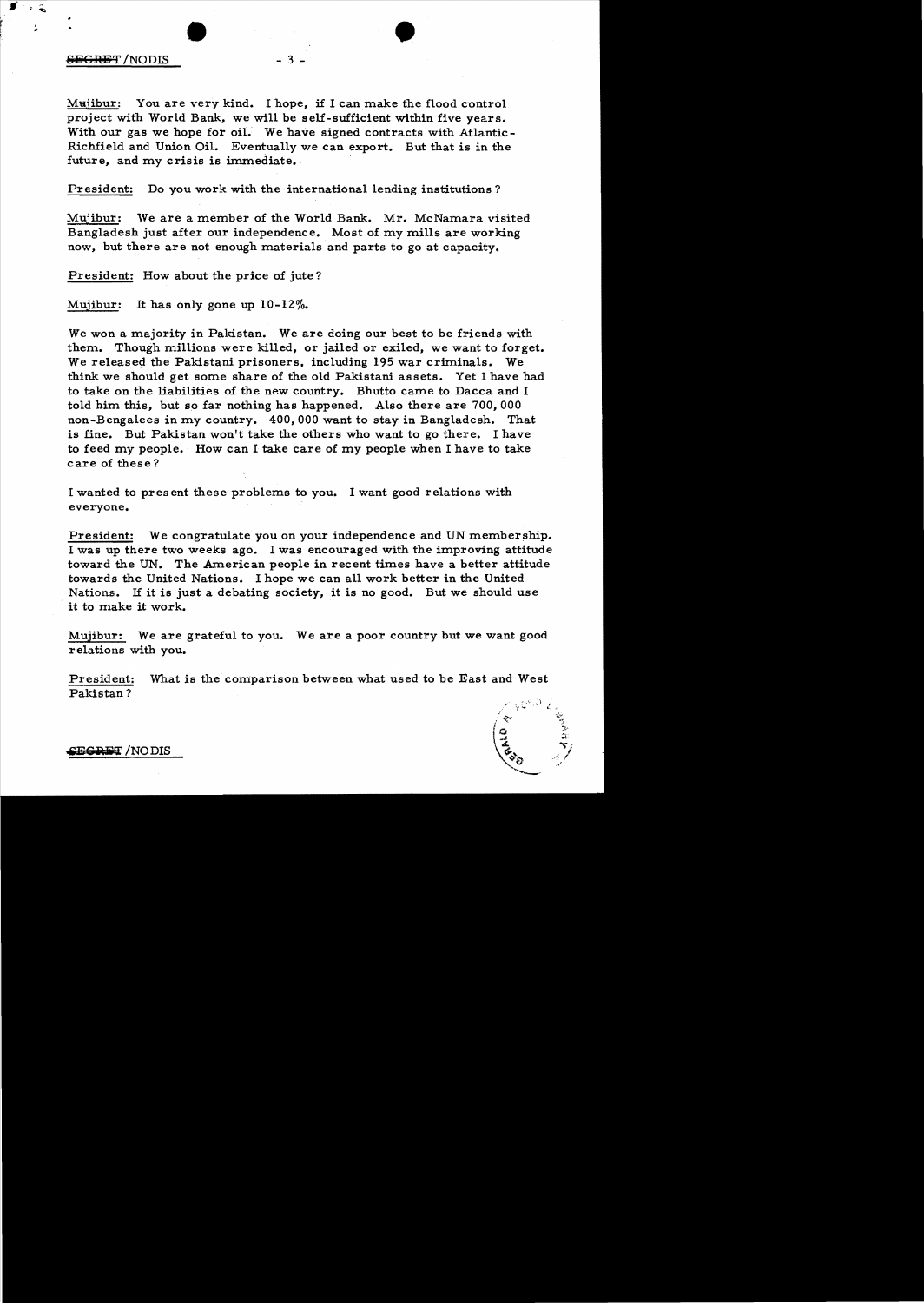## $\frac{1}{\text{BBRET/NODIS}}$  -4. <del>SECRET</del> /NODIS

..

Mujibur: Pakistan is 65 million. I am 75 million. Pakistan is larger than I. I am starting a family planning organization. We are having particular problems now. I am glad you know our problems. I want to survive.

President: The 150,000 tons [of wheat] is all set. The 100,000 is virtually assured and only depends on our supplies.  $W$ e....

Mujibur: Would you consider edible oil and cotton? Our people are discussing with yours now.

President: We will do what we can.

Mujibur: Thank you. I officially invite you to visit Bangladesh.

President: Thank you. Isn't Secretary Kjssinger going there?

Mujibur: Yes. On 30 October, but I want to invite you.

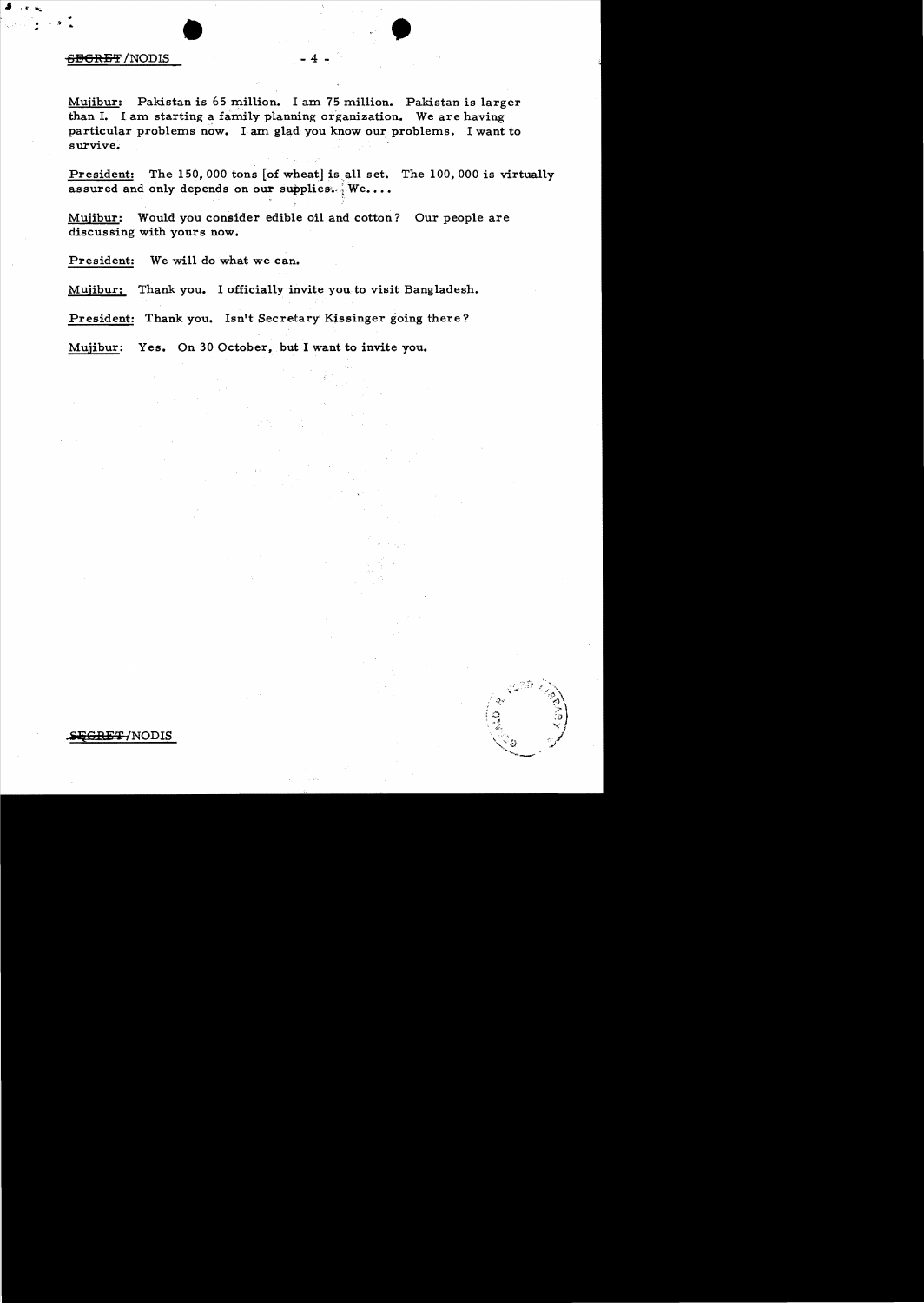Transferably 174 Cameron Ship a cro P/Migilt/Hospain / ali  $\beta$ Nso-Desversion of Rept tolonics + Mis. Fal booth condition) Pier ant P# It was a short E no. are hut & matrician for por,  $ewH_{Z0}$ Godt huryon lui, First time Phys unte A hald statefler, me copportant to Tech & Jan look my proph-P Hoppy & d'auchestie en faire entre. la jour biligte vo. Blue dans un meu limbe by Inha. Capital all inc west. Bury, months bout in 47. 70% of ups in Parlament were permanent. I was infortunant of otherward and elected the of Comment, hust p c admin was destroyed in a war a left for India through next are conditioned and of a west. Everyon to have been suffering 1st from a war, there pour lamonght, the pose floods. Thursdas to help for Contins the year, as one staring are have had to 11 empting Sime then we startath being and track definit demon, until a respection, demand pod forderme Bury hus resonnes. Nouth Bannetes lier produce, vice, juste, endeat, tahing, We have Jegas deposits 10-20 million fré tie en me almest self sop in fertiliges dat un plante corre donnaged. We fam good & fartilizes plants we under hymit l'fontifier qui et par inflata.  $\ell$ resent inc prits you a introst control are NSC MEMO, 11/2008, STATE DEPT. GUNDELINES, 5the leview 3/9/04<br>BY Ma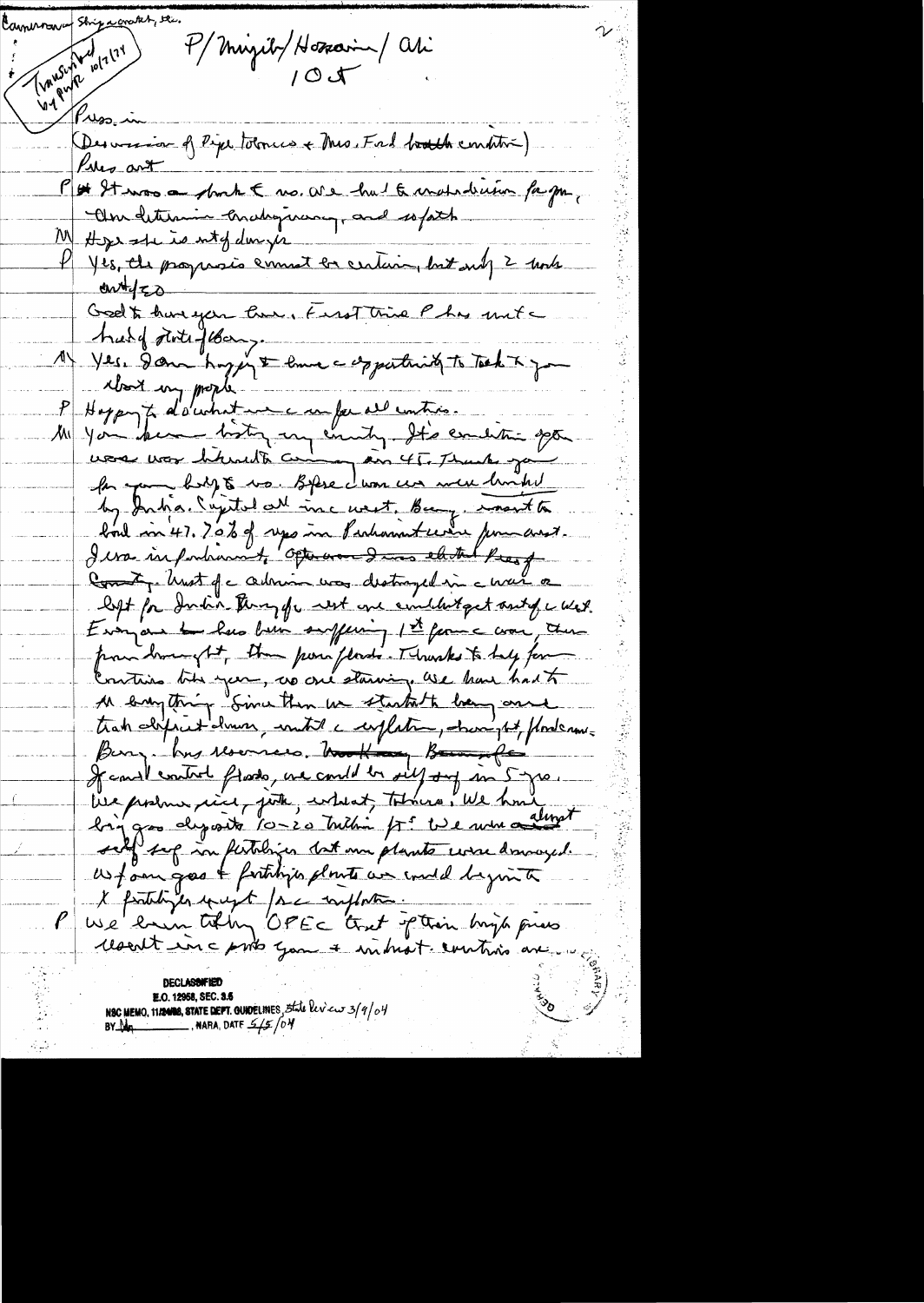homing a hip priso avil hing collages a went hely them. De are scyfering so builty from coil juins ЛJ\| . OPEC must realize trag are living shut septed.  $\mathcal{V}$ We are having farming & just heard a exclusive hutting.  $\Lambda$ We are in dire straits. I have opened for ketchen Wondhit or Bary consortion & include some wich ail produces his good thing. Would just the Chancet M celon Dhohri & Sur hui joinde encourtin dhou crisis minule, une P in genin, prod ont P Pland is 250 our fail grains wing mach anotors la pour ce une dort et en franc paintense une mette De cohitant com use hud hye for a bygger exp. We hald out spring & there a hanght, & nouvement each fent s'om argée dres gemitin, we mont cropportant we have N Janare un bil. Jako han bye 2/9 cm mote - And untive proj a (aout bont un mil de self peo-De you work w/ east buting mot?  $P_{\perp}$ 14 crée en munda et correl baite. Un hommer worsted first of the norther. Unity mystalls on usering mon, dont not enough I'M How armit prin of puts Outpgane mp 10-12%.<br>Ces me majoritz an Patroton, ver dringan bot  $\overline{u}$ to to punite wil this. I too multime tailed, I justed muillime exited, we want to fight. We illused a Pur previous, mel 195 um 'crimes-W- Chris